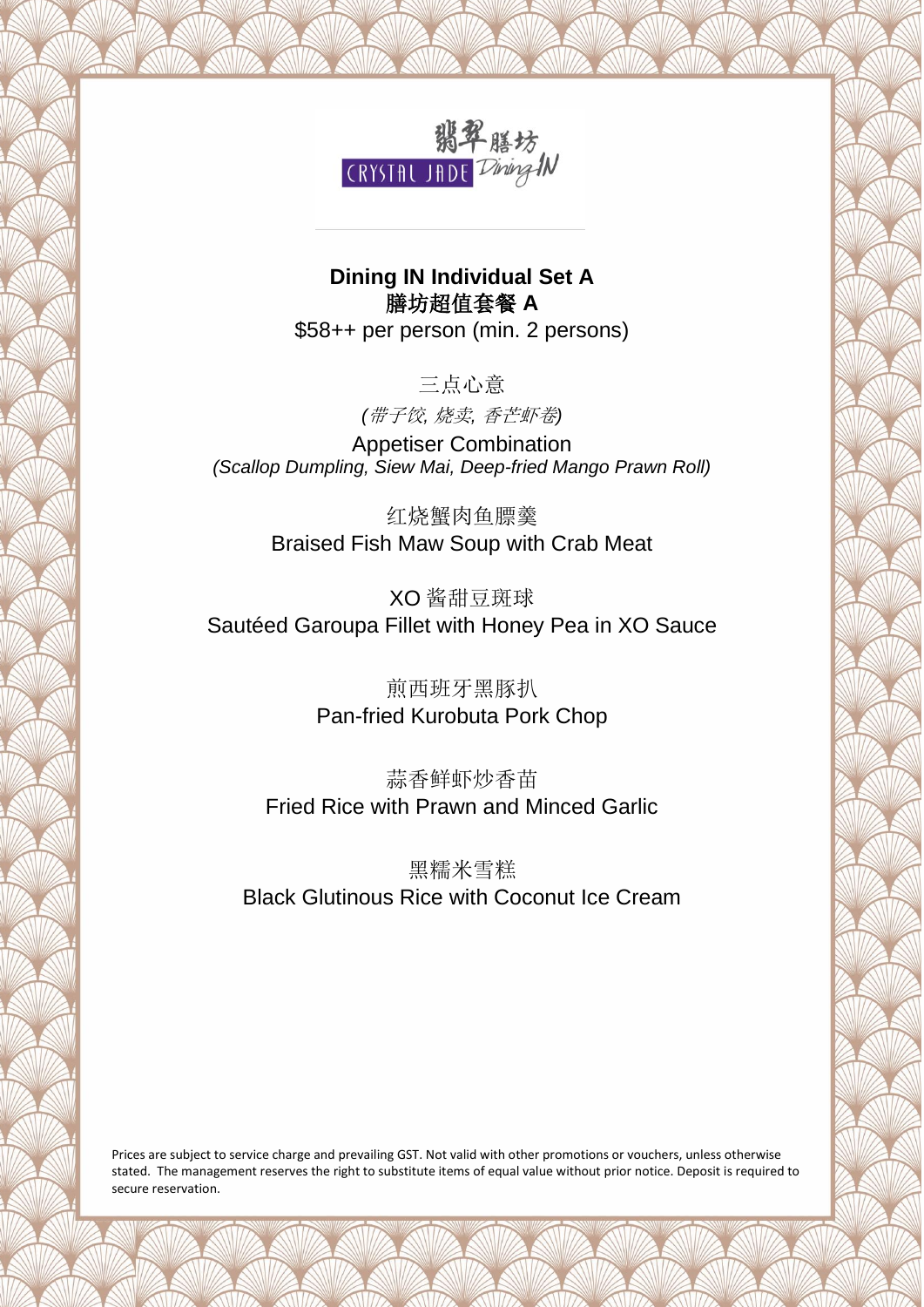

**Lobster Individual Set B** 膳坊龙虾套餐 **B** \$88++ per person (min. 2 persons)

> 烧烤三拼 BBQ Trio Combination

姬松茸瑶柱炖竹丝鸡 Double-boiled Chicken Soup with Conpoy and Pine Mushroom

> 芦笋彩椒炒带子 Sautéed Scallop with Asparagus and Capsicum

黑松露波士顿龙虾伴珍珠苗 Braised Rice with Boston Lobster in Black Truffle Sauce

> 红莲炖雪蛤 Double-boiled Hashima with Lotus Seed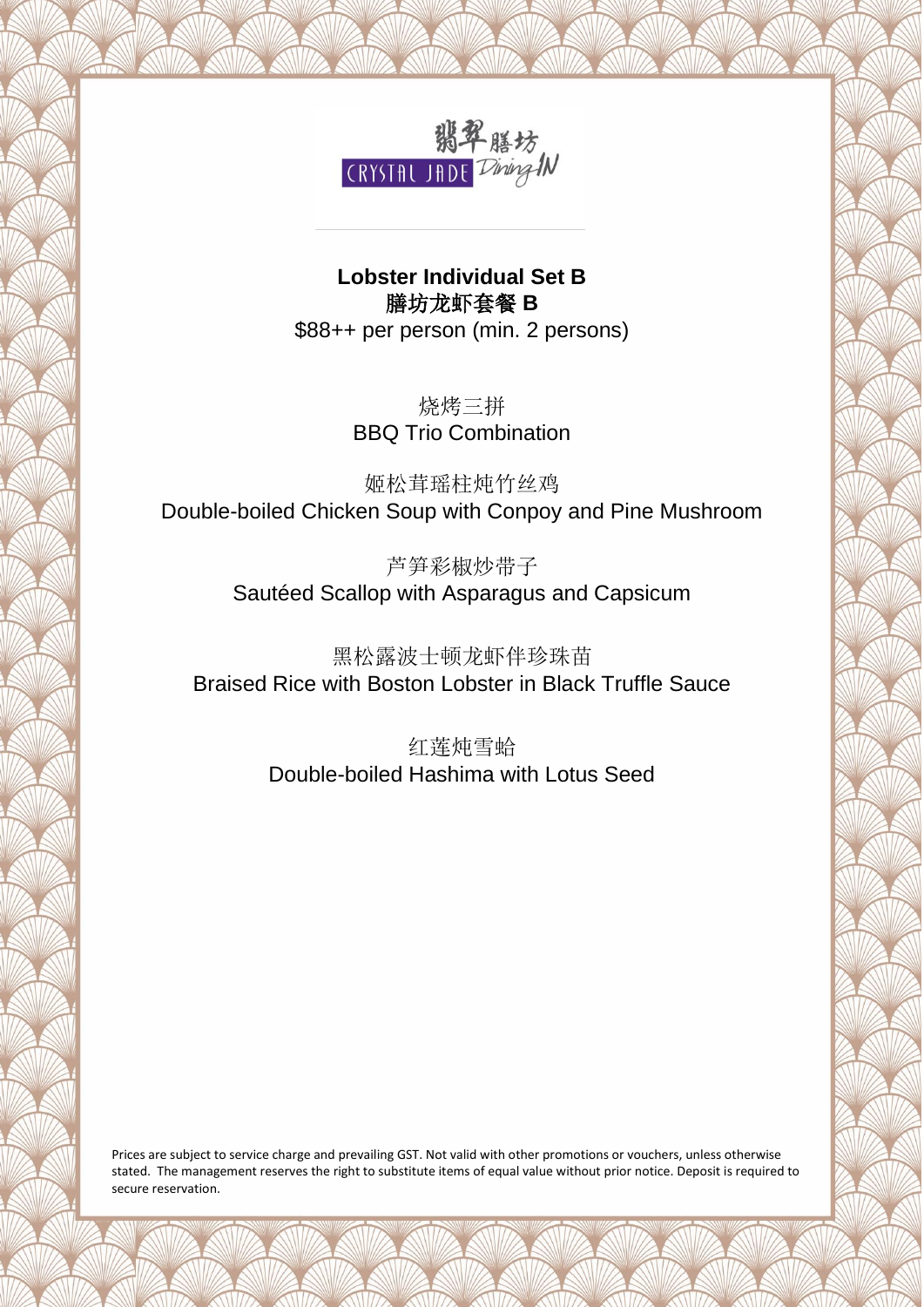

## **Special Individual Set C** 膳坊特色套餐 **C**

\$138++ per person (min. 2 persons)

龙虾沙律 Chilled Lobster Salad

石锅浓汤花胶丝官燕 Bird's Nest Superior Thick Soup with Shredded Fish Maw served in Hot Stone Bowl

红烧 3 头鲍鱼 Braised 3-head Whole Abalone with Brown Sauce

虫草花云耳蒸鳕鱼 Steamed Cod Fish with Cordyceps Flower and Black Fungus

> XO 带子猪油捞面 Dry Noodle with Scallop in XO Sauce

桃胶杏仁茶 Almond Cream with Peach Resin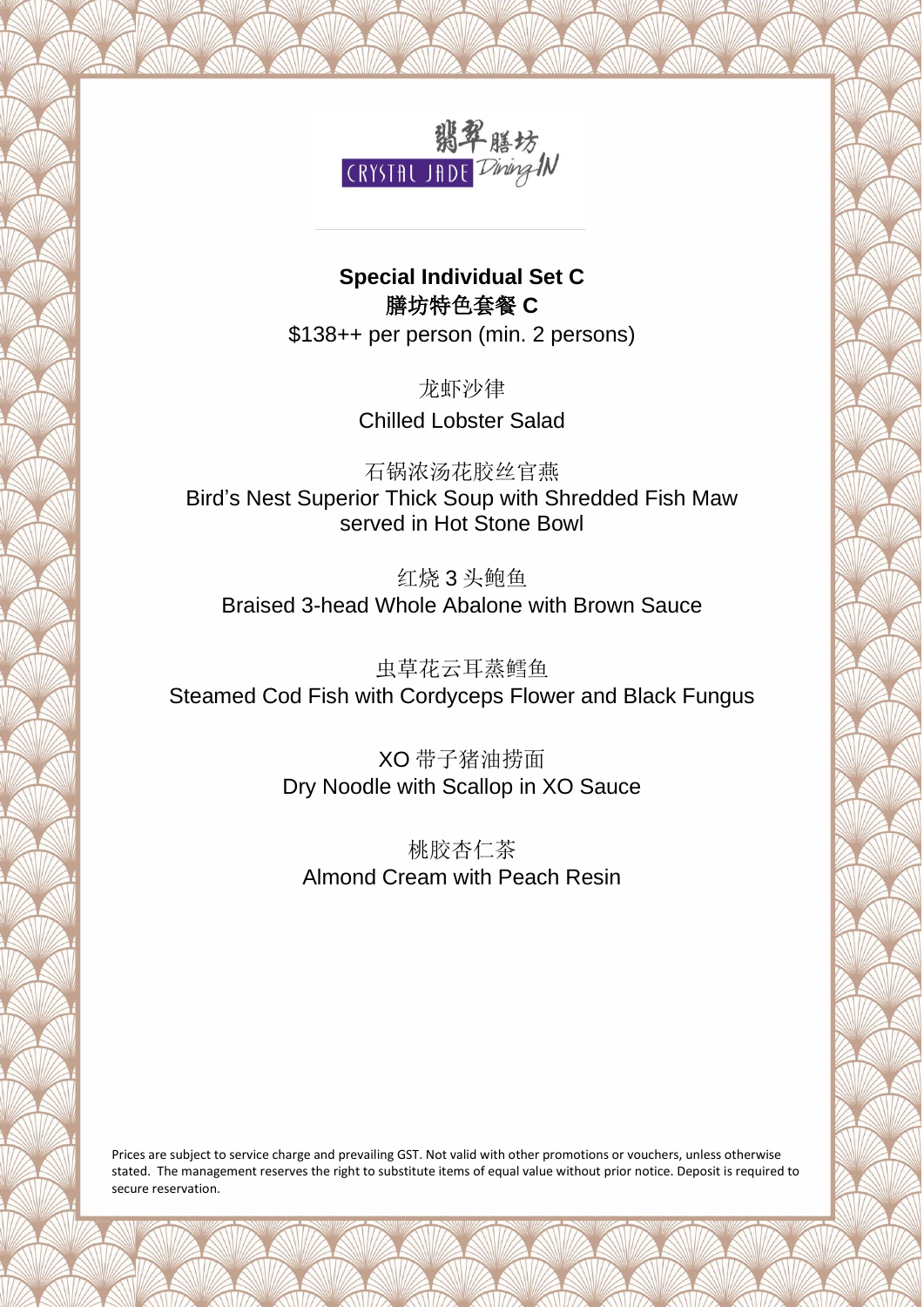

# **Dining IN Recommendation Set D** 膳坊推荐套餐 **D**

\$188++ (4 persons /人份)

花雕酒灼海虾 Drunken Prawn with Chinese Rice Wine

> 滋补养生靓汤 Nourishing Soup of the Day

咕噜香脆荔枝黑豚肉 Sautéed Sweet and Sour Kurobuta Pork with Lychee

XO 酱彩椒带子 Sautéed Scallop with Capsicum in XO Sauce

蟹肉樱花鸳鸯苗 Fried Rice with Crab Meat and Sakura Prawn

红莲炖桃胶 Double-boiled Peach Resin with Lotus Seed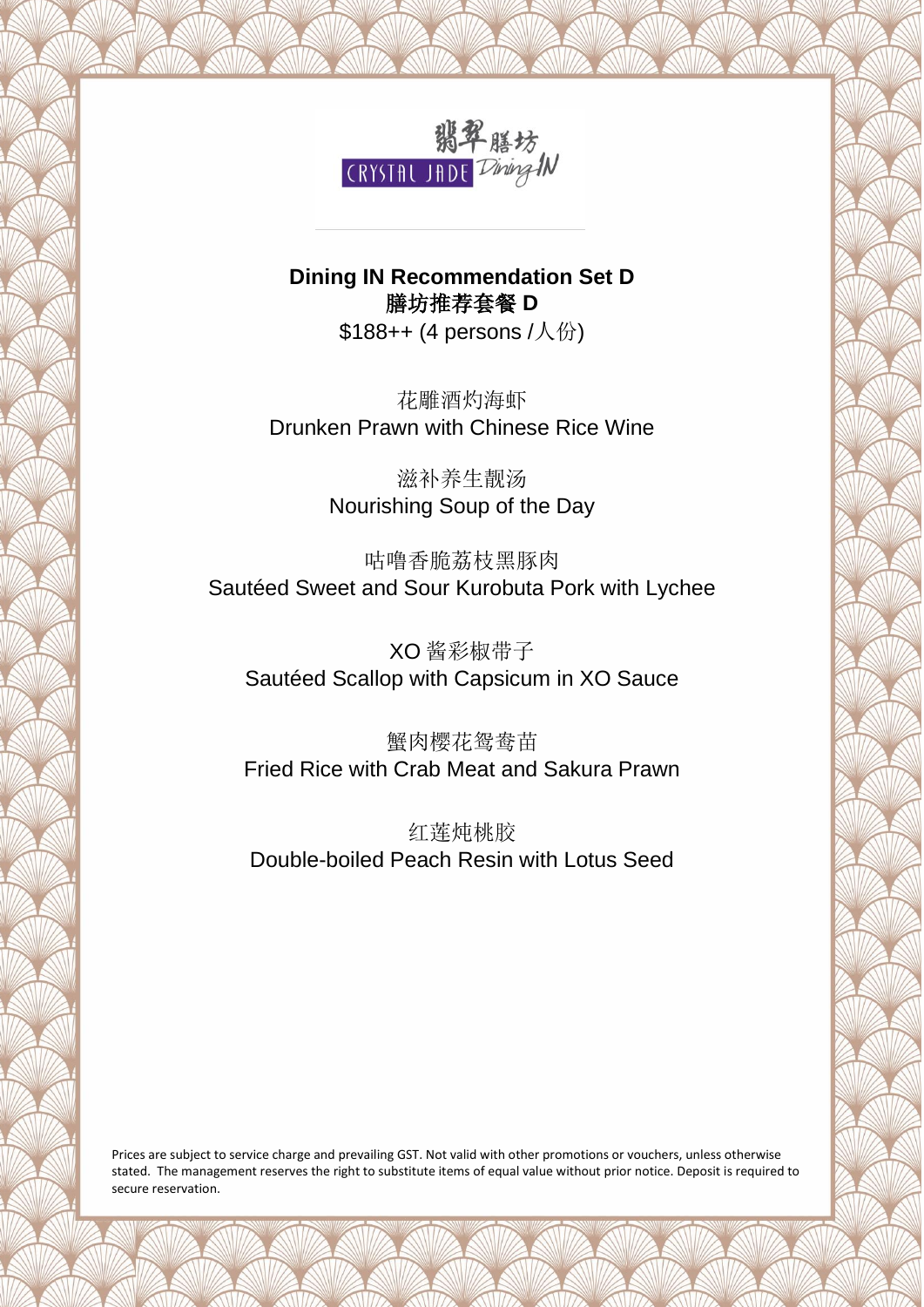

**Dining IN Chef's Special Set E** 膳坊厨师套餐 **E** \$298++ (4 persons /人份)

烧味三拼 *(*烧肉, 油鸡, 海蜇丝*)* BBQ Trio Combination *(Roasted Pork Belly, Soya Sauce Chicken and Jellyfish)*

骨胶原响螺炖花胶 Double-boiled Fish Maw Soup with Sea Whelk in Superior Broth

6 头鲍鱼扣海参 Braised 6-head Whole Abalone with Sea Cucumber

花舞西京烤鳕鱼扒 Grilled Cod Fish with Bonito and Miso Sauce

窝烧黑椒煙鸭饭 Fried Rice with Smoked Duck in Black Pepper Sauce

杨枝甘露雪糕 Mango Sago Puree and Pomelo with Coconut Ice Cream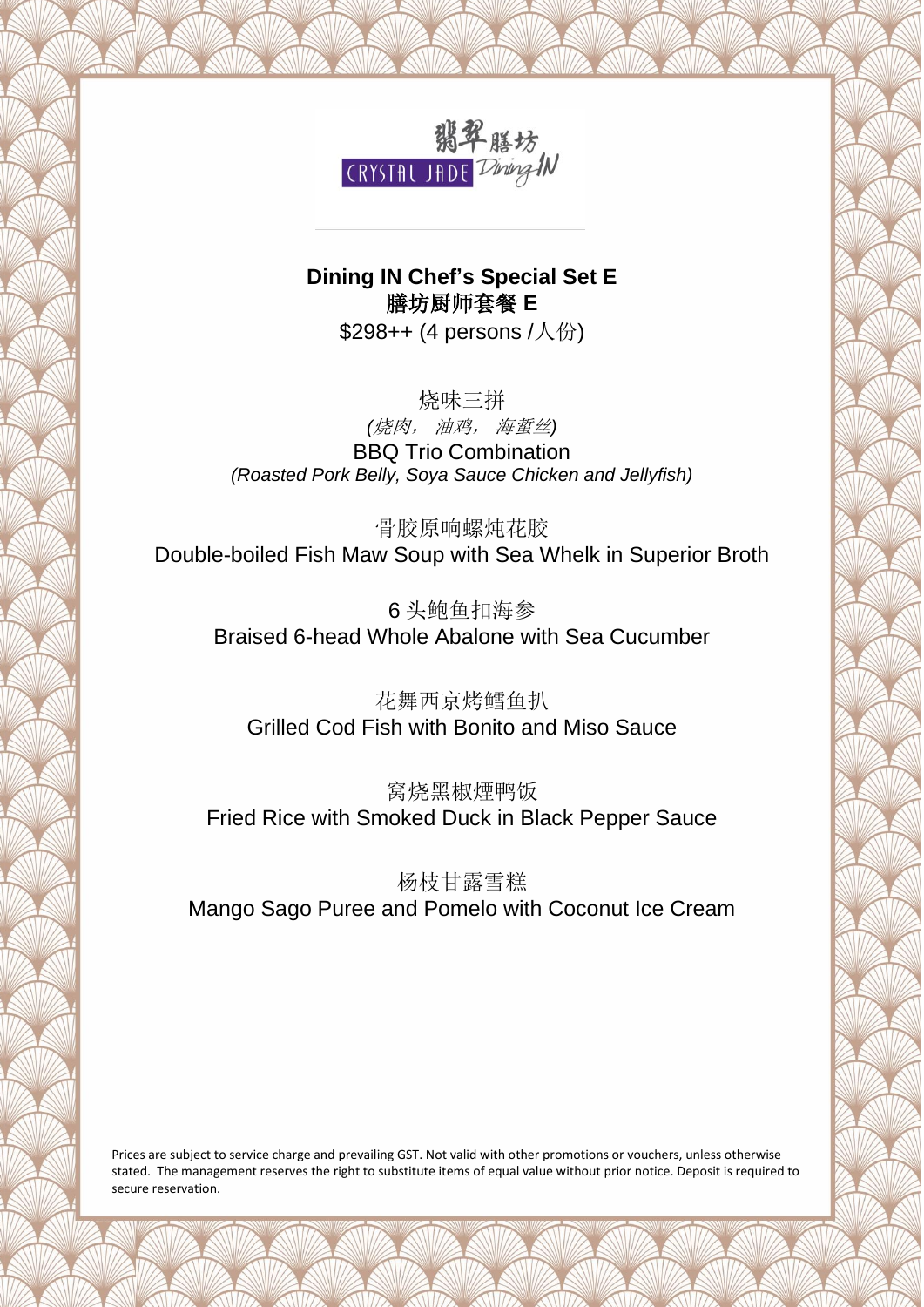

**Dining IN Executive Set F** 膳坊精品套餐 **F** \$568++ (6 persons /人份)

膳坊精品三拼 *(*烤鸭,叉烧,黄金白饭鱼*)* Dining IN Executive Combination *(Roasted Duck, BBQ Pork and Deep-fried White Bait with Salted Egg Yolk)*

花胶蟹肉烩燕窝 Braised Bird's Nest Thick Soup with Crab Meat and Shredded Fish Maw

黑松露带子 Sautéed Scallop with Black Truffle Sauce

蒜香蚝汁脆荀壳 Deep-fried Marble Goby with Garlic Oyster Sauce

6 头鲍鱼烩海参 Braised 6-head Whole Abalone with Sea Cucumber

> 虾籽干烧伊面 Braised E-fu Noodle with Shrimp Roe

酸柑野梅香茅冻 Lemongrass Jelly and Sour Plum Aloe Vera in Lime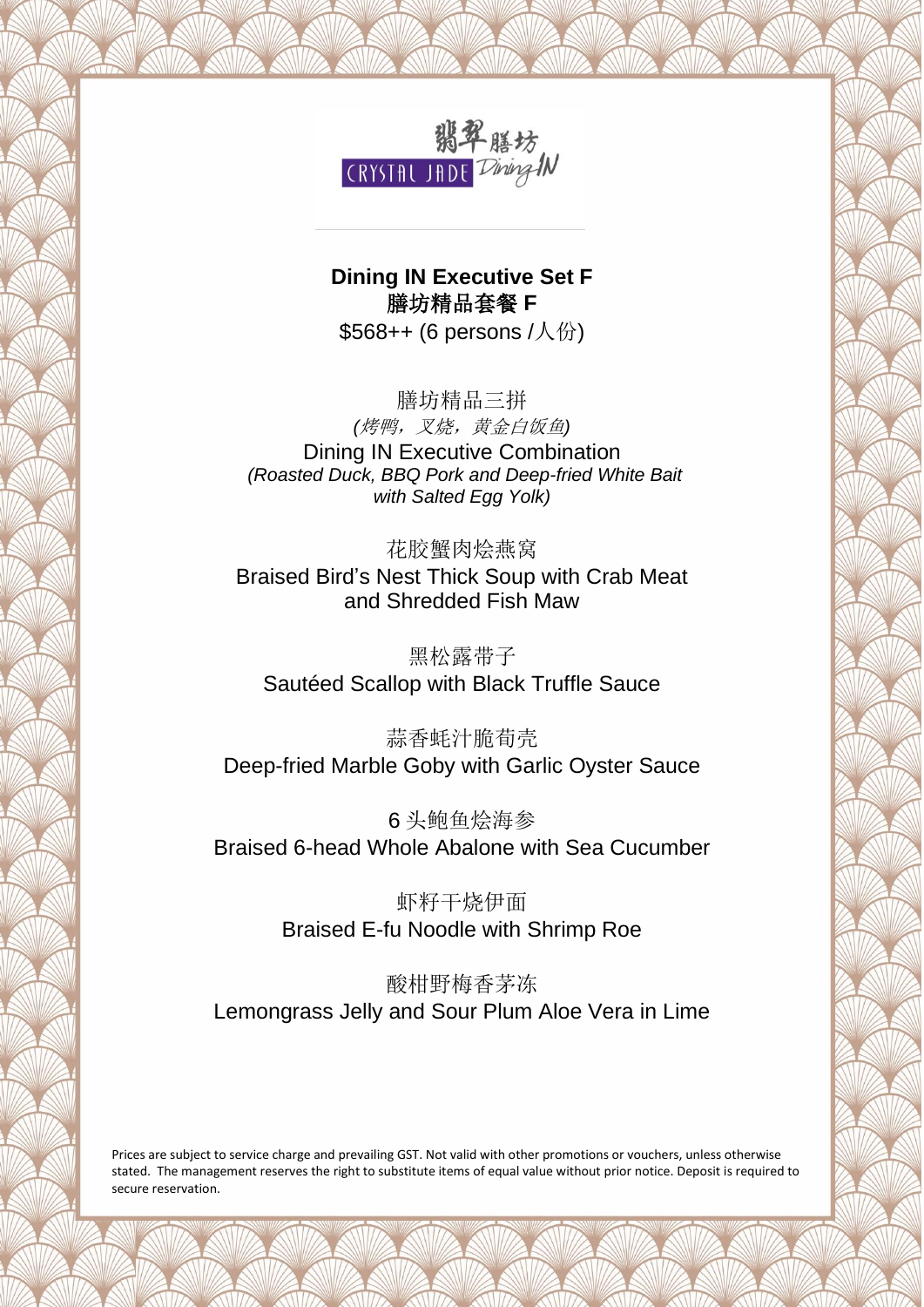

**Dining IN Promotional Set G** 膳坊优惠套餐 **G**

\$598++ (8 persons /人份)

北京片皮鸭 Peking Duck

红烧蟹肉鱼鳔羹 Braised Fish Maw Thick Soup with Crab Meat

黑松露带子炒时蔬 Sautéed Scallop with Seasonal Vegetable in Black Truffle Sauce

风味蒸荀壳 Steamed Marble Goby with Pork Floss and Preserved Vegetable

> 黄金焗生虾 Baked Live Prawn with Salted Egg Yolk

红烧 10 头鲍鱼扣花菇 Braised 10-head Whole Abalone with Mushroom

雪裡红鸭丝炆伊面 Braised E-fu Noodle with Shredded Duck Meat and Preserved Vegetable

杨枝甘露雪糕 Chilled Mango Puree Sago and Pomelo with Ice Cream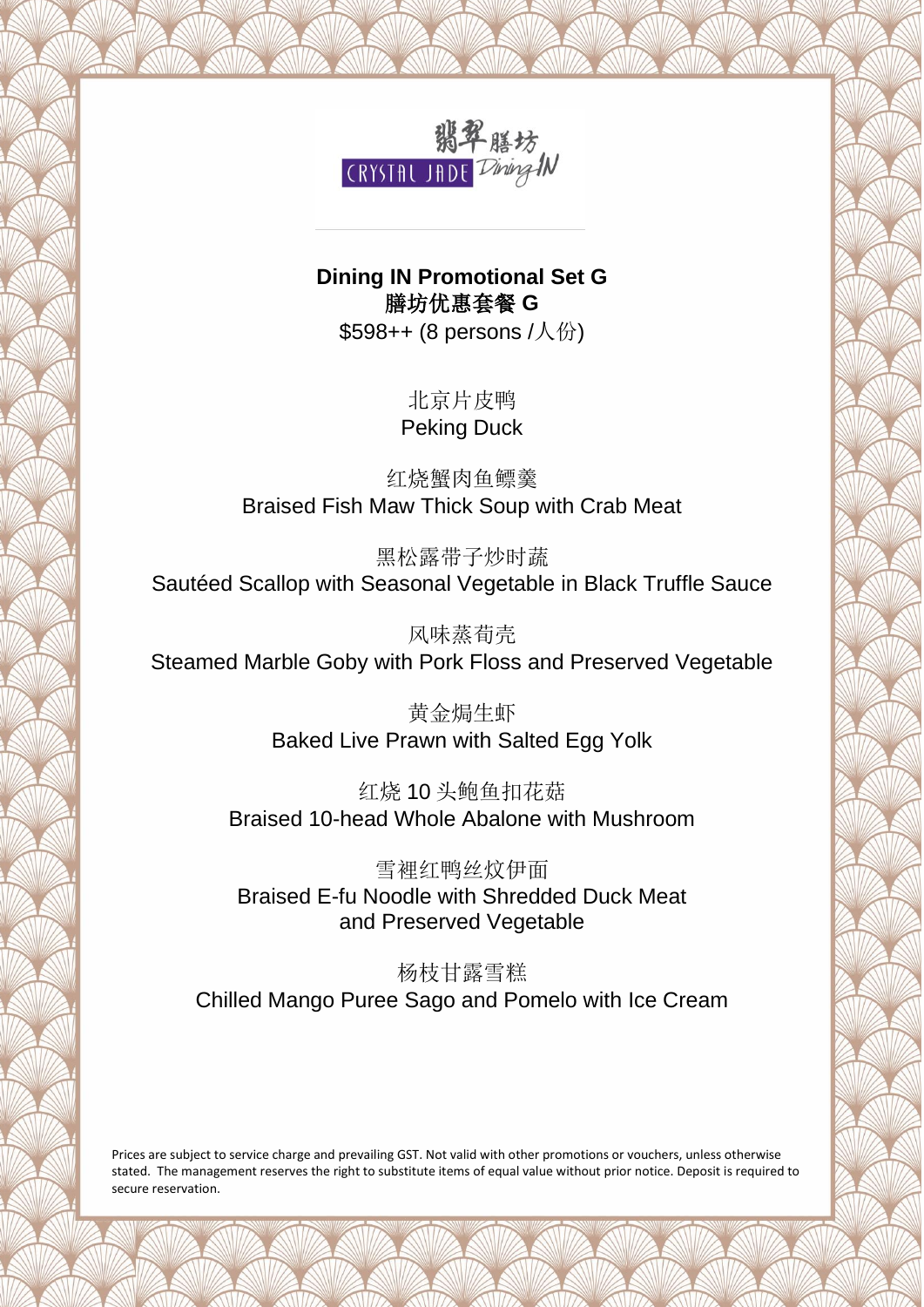

#### **Dining IN Classic Set H**  膳坊经典套餐 **H** \$748++ (8 persons /人份)

膳坊烧味四拼 Dining IN BBQ Combination (4 varieties)

石锅浓汤四宝 Four Treasures Thick Soup with Superior Broth served in Hot Stone Bowl

夏果海棠玉带 Steamed Scallop with Spinach Egg White and Macadamia

清蒸龙虎斑 Steamed Dragon Garoupa in Hong Kong Style

蚝皇海参花菇 Braised Sea Cucumber and Mushroom with Oyster Sauce

黑松露珍宝虾 Sautéed Jumbo Prawn with Black Truffle Sauce

乾隆一品荷叶饭 Braised Fried Rice with Minced Chicken, Duck and Mushroom wrapped in Lotus Leaf

酸柑野梅香茅冻 Lemongrass Jelly and Sour Plum Aloe Vera in Lime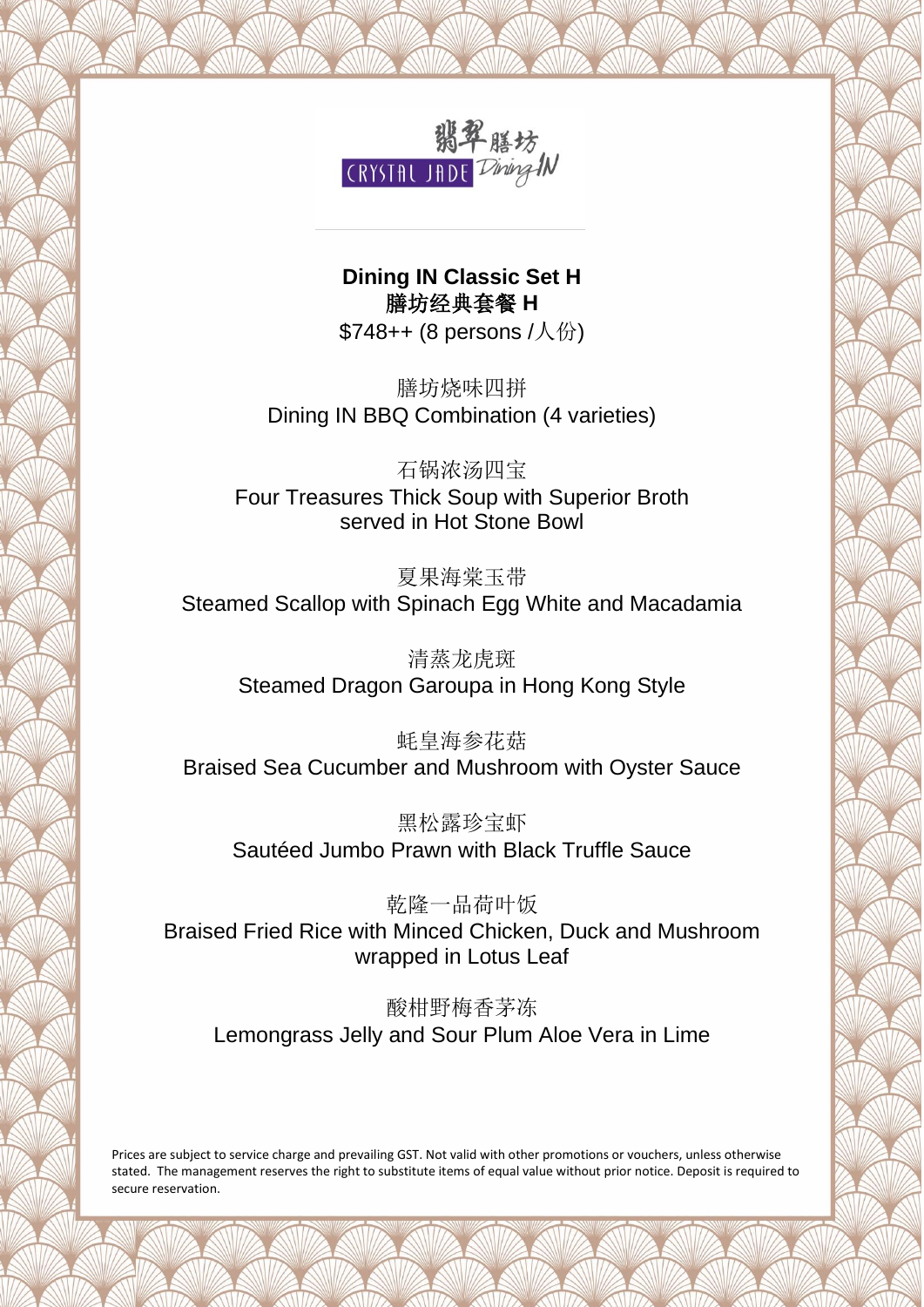

#### **Dining IN Executive Set I** 膳坊精装套餐 **I** \$868++ (8 persons /人份)

膳坊精装四小碟 *(*烧肉,黑松露银鱼,木耳海蜇头,黄金什菌*)* Dining IN Executive Combination *(Roasted Pork Belly, Silver Fish with Black Truffle Sauce, Chilled Jellyfish and Black Fungus with Aged Vinegar and Fried Assorted Mushroom with Salted Egg Yolk)*

浓汤蟹肉竹笙金银胶 Fish Maw Superior Thick Soup with Crab Meat and Bamboo Pith

> XO 酱炒虾球带子 Sautéed Prawn and Scallop with XO Sauce

油浸荀壳鱼 Deep-fried Marble Goby with Supreme Soya Sauce

6 头鲍鱼花菇 Braised 6-head Whole Abalone with Mushroom

泰式沙律烤鸡 Deep-fried Chicken with Bonito and Thai Sauce

樱花虾籽烧伊面 Braised E-fu Noodle with Sakura Prawn and Shrimp Roe

杏汁炖燕窝 Double-boiled Bird's Nest with Almond Cream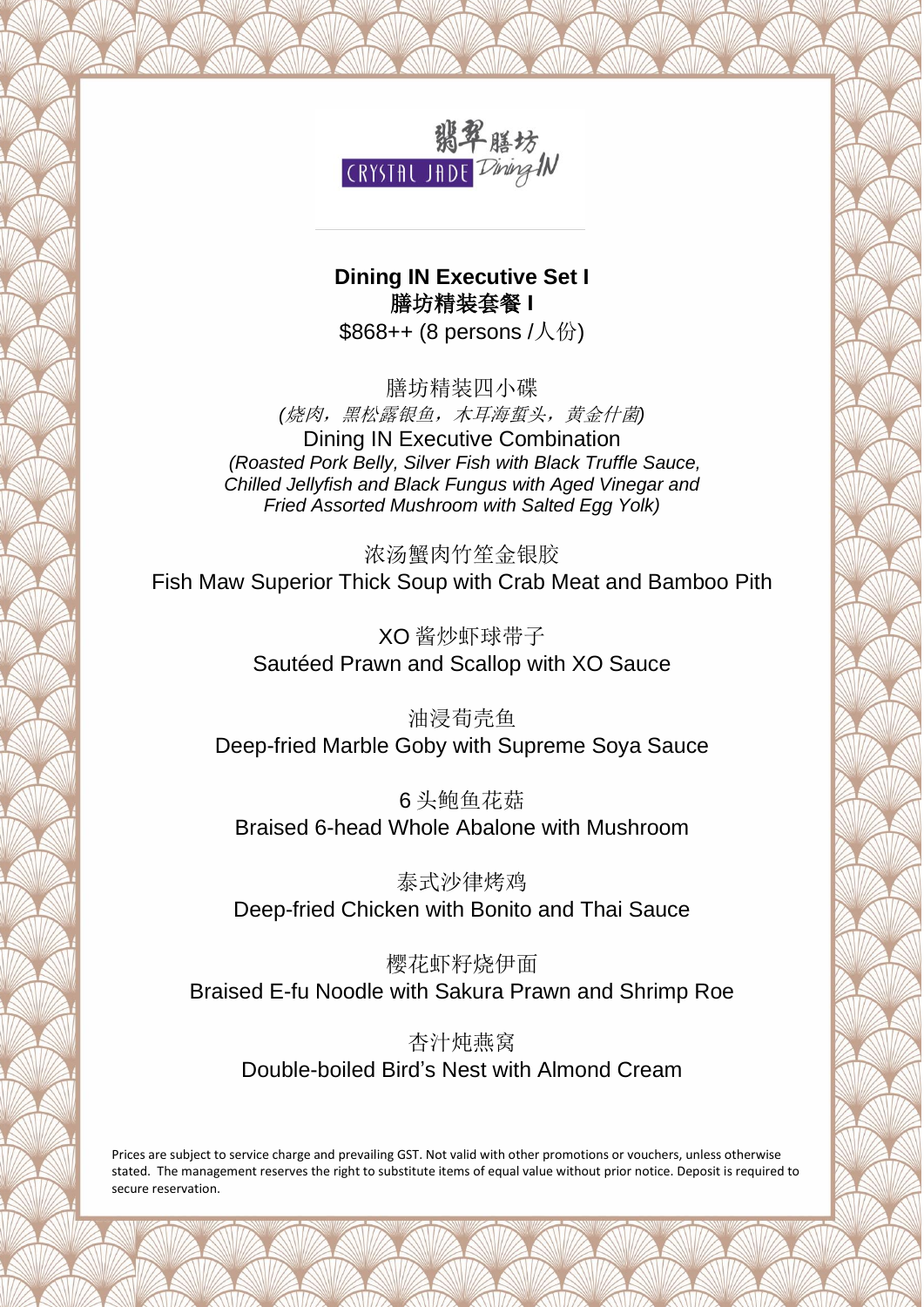

### **Dining IN Business Set J** 膳坊商务套餐 **J** \$1288++ (8 persons /人份)

浓汤竹笙鱼鳔烩燕窝 Bird's Nest Superior Thick Soup with Fish Maw and Bamboo Pith

黑松露野菌带子 Sautéed Scallop with Wild Mushroom and Black Truffle Sauce

风味蒸鳕鱼 Steamed Cod Fish with Pork Floss and Preserved Vegetable

6 头鲍鱼扣海参 Braised 6-head Whole Abalone with Sea Cucumber

红酒黑椒焗羊架 Baked Lamb Rack with Red Wine and Black Pepper

牛油白汁波士顿龙虾天使面

Pan-seared Boston Lobster with Butter Cream Sauce topped on Angel Hair Pasta

> 红莲炖雪蛤 Double-boiled Hashima with Lotus Seed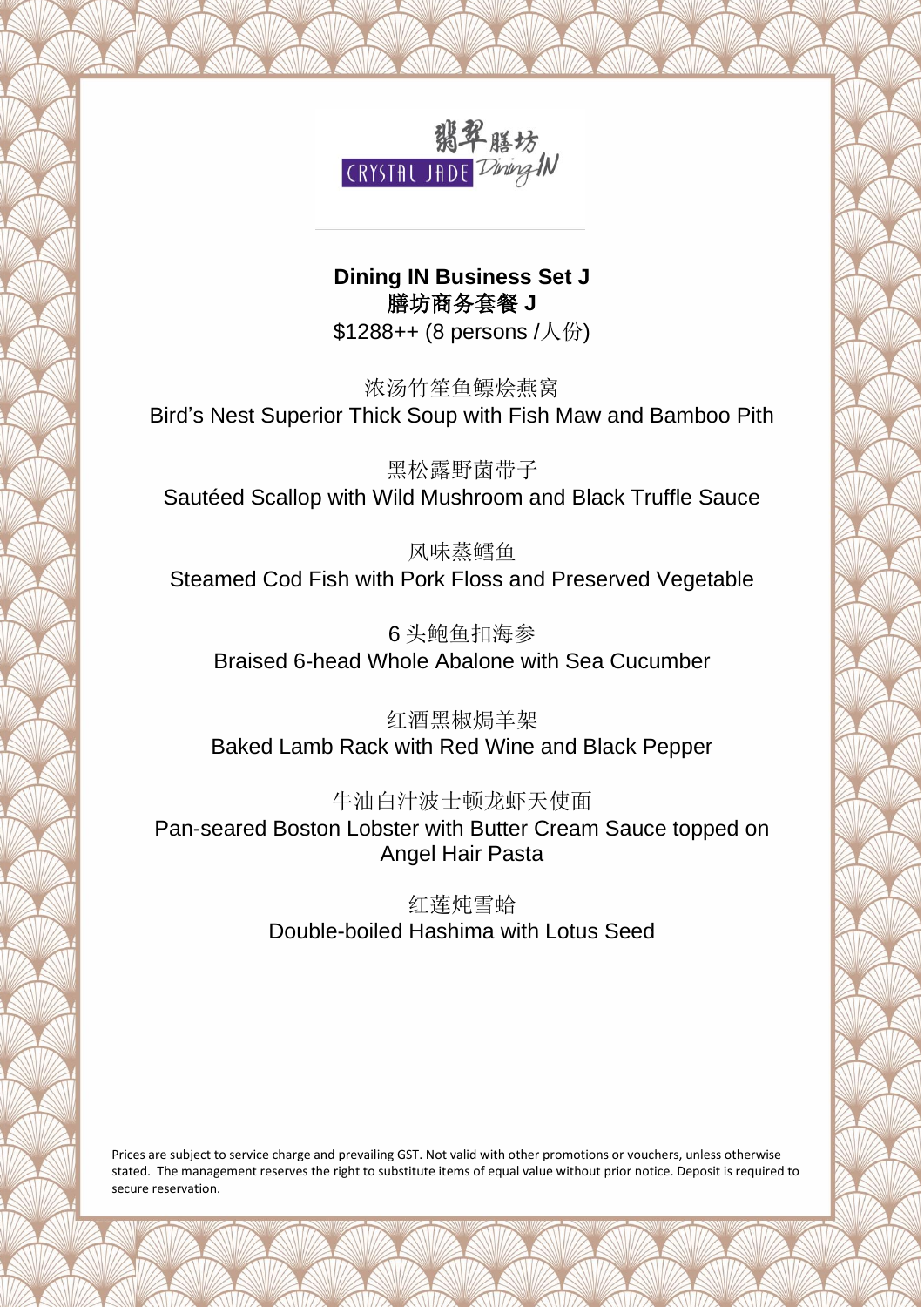

**Dining IN Regal Set K** 膳坊富豪套餐 **K**  $$1428++$  (8 persons /  $\mathcal{A}$   $\oplus$  )

餐前四小碟 *(*黑松露银鱼,烧肉, 烧鸭, 海蜇丝*)* Appetiser Combination *(Silver Fish with Black Truffle Sauce, Roasted Pork Belly, Roasted Duck and Jellyfish)*

骨胶原响螺炖花胶 Double-boiled Fish Maw Soup with Sea Whelk in Superior Broth

蒜片法式鹅肝酱牛柳粒 Sautéed Beef Cube with Foie Gras Sauce and Garlic

3 头鲍鱼伴金尊 Braised 3-head Whole Abalone with Deep-fried Homemade Beancurd

> 鱼子西京焗波士顿龙虾 Baked Boston Lobster with Fish Roe and Miso Sauce

清蒸笋壳鱼 Steamed Marble Goby in Hong Kong Style

XO 带子猪油渣捞面 Dry Noodle with Scallop in XO Sauce

杏汁桃胶炖燕窝 Double-boiled Bird's Nest with Peach Resin and Almond Cream